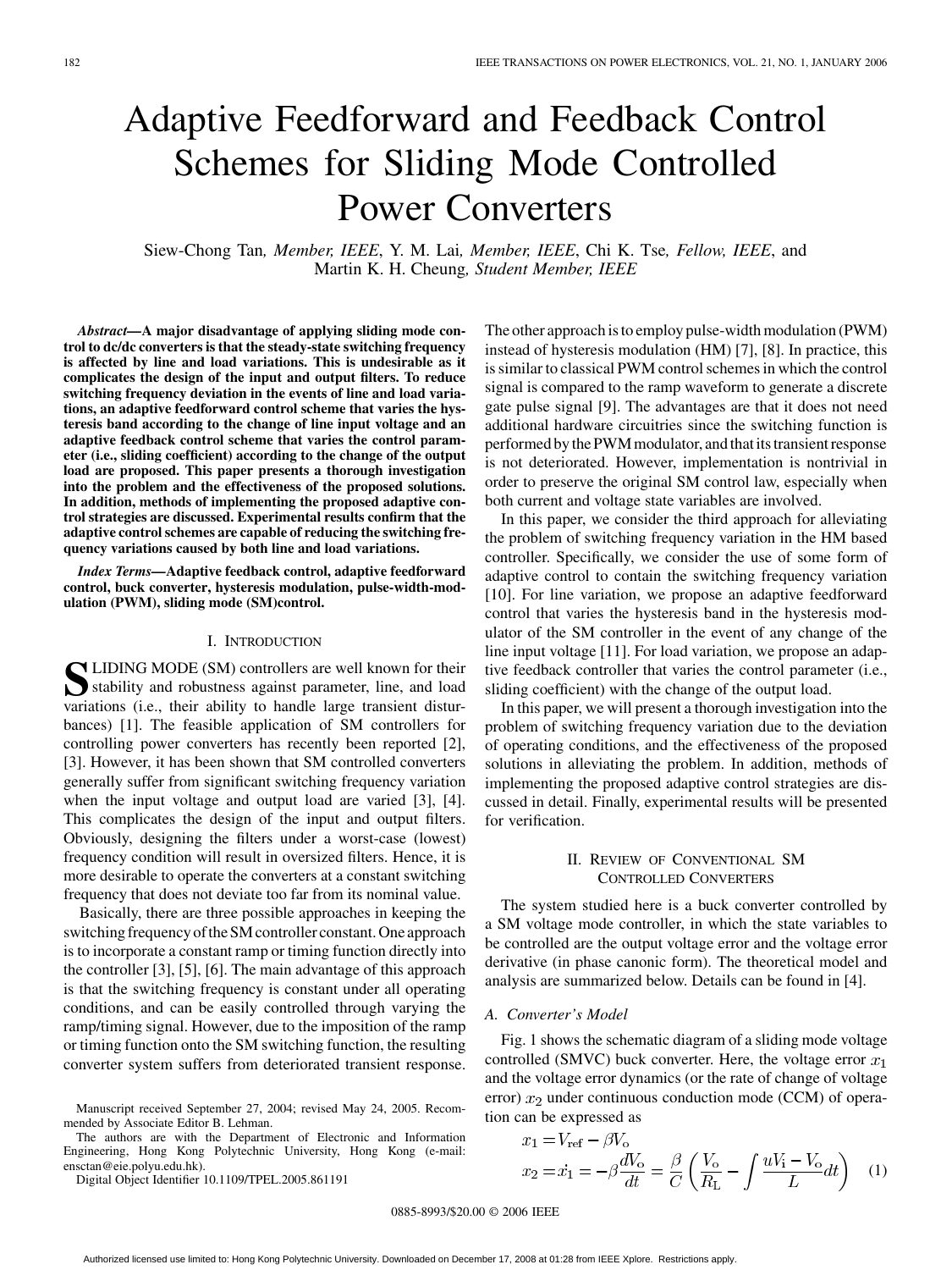

Fig. 1. Basic structure of an SMVC buck converter.

where  $C, L, R<sub>L</sub>$  are the capacitance, inductance, and load resistance, respectively;  $V_{\text{ref}}$ ,  $V_i$ , and  $\beta V_o$  are the reference, input, and sensed output voltage respectively;  $u = 1$  or 0 is the switching state of power switch  $S_{W}$ . Then, by differentiating (1) with respect to time, the state space model can be obtained as

$$
\begin{bmatrix} \dot{x}_1 \\ \dot{x}_2 \end{bmatrix} = \begin{bmatrix} 0 & 1 \\ -\frac{1}{LC} & -\frac{1}{R LC} \end{bmatrix} \begin{bmatrix} x_1 \\ x_2 \end{bmatrix} + \begin{bmatrix} 0 \\ -\frac{\beta V_1}{LC} \end{bmatrix} u + \begin{bmatrix} 0 \\ \frac{V_{\text{ref}}}{LC} \end{bmatrix}.
$$
 (2)

#### *B. Controller's Model*

The SM voltage controller adopted in this study controls the state variables  $x_1$  and  $x_2$ . Hence, the switching state u can be determined from the control parameters  $x_1$  and  $x_2$  using the switching function

$$
u = \begin{cases} 1 = 'ON' & \text{when } S > \kappa \\ 0 = 'OFF' & \text{when } S < -\kappa \\ \text{unchanged} & \text{otherwise} \end{cases}
$$
 (3)

where control signal  $S = \alpha x_1 + x_2$ , and the hysteresis bandwidth  $\kappa$ , is a fixed parameter that can be determined using the equation

$$
\kappa = \frac{V_{\text{od}} \left(1 - \frac{V_{\text{od}}}{V_{\text{i}(\text{nom})}}\right)}{2f_{\text{Sd}}L} \tag{4}
$$

with  $f_{\rm Sd}$ ,  $V_{\rm od}$ , and  $V_{\rm i(nom)}$  representing the desired steady-state switching frequency, the desired output voltage, and the nominal input voltage, respectively. It should be noted that the above equation is valid only if the sliding coefficient is set as  $\alpha =$  $1/R_{\text{L}(\text{nom})}C$ , and the converter is operating under the nominal load resistance  $R_{\text{L(nom)}}$ . Otherwise, if  $\alpha \neq 1/R_{\text{L(nom)}}C$  or that the load resistance differs from  $R_{\text{L}(\text{nom})}$ , the actual switching frequency will differ slightly from the desired frequency  $f_{\rm Sd}$ .

Furthermore, as previously discussed in [[4](#page-9-0)], in terms of implementation, it is more practical to reconfigure the SM controller equation (by gain scaling S by a factor of  $C/\beta$ ) to the following form:

$$
S = K_{\rm p}(V_{\rm ref} - \beta V_{\rm o}) - i_C \tag{5}
$$

where  $K_{\rm p} = 1/\beta R_{\rm L(nom)}$  is a fixed gain parameter of the voltage error. It has also been shown in [[4\]](#page-9-0) that under this configuration, the conditions for SM control to exist are

$$
\begin{cases}\n\lambda_1 = \left(\frac{C}{\beta}\alpha - \frac{1}{\beta R_L}\right)x_2 - \frac{1}{\beta L}x_1 + \frac{V_{\text{ref}} - \beta V_i}{\beta L} < 0 \\
\lambda_2 = \left(\frac{C}{\beta}\alpha - \frac{1}{\beta R_L}\right)x_2 - \frac{1}{\beta L}x_1 + \frac{V_{\text{ref}}}{\beta L} > 0\n\end{cases} \tag{6}
$$

Now, considering that the converter is to operate at an input voltage range  $V_{i(min)} \leq V_i \leq V_{i(max)}$  and an output load resistance range  $R_{\text{L}(min)} \leq R_{\text{L}} \leq R_{\text{L}(max)}$ , (6) can be rewritten as

$$
\begin{cases} \frac{V_{\text{od}} - V_{\text{i}(\text{min})}}{L} < -\left(\alpha - \frac{1}{R_{\text{L}(\text{max})}C}\right) |\hat{i_C}|\\ \frac{V_{\text{od}}}{L} > \left(\alpha - \frac{1}{R_{\text{L}(\text{max})}C}\right) |\hat{i_C}| \end{cases} \tag{7}
$$

or more explicitly as

$$
\alpha < \begin{cases} \frac{V_{\text{i}(\text{min})} - V_{\text{od}}}{L|i\hat{c}|} + \frac{1}{R_{\text{L}(\text{max})}C} & \text{when } V_{\text{i}(\text{min})} < 2V_{\text{od}}\\ \frac{V_{\text{od}}}{L|i\hat{c}|} + \frac{1}{R_{\text{L}(\text{max})}C} & \text{otherwise} \end{cases} \tag{8}
$$

where  $i_C$  is the peak magnitude of the bidirectional capacitor current flow. Also, it should be noted that  $\alpha$  must be positive to achieve system's stability. The proof is illustrated in [\[4](#page-9-0)].

#### *C. Problems Identification*

It is generally known that SM controllers using a hysteresis type of modulation suffer from frequency variation when operating conditions differ from their nominal conditions. Experimental evidence can be found in [\[4](#page-9-0)].

*1) Experimental Observation:* Fig. 2 shows the experimental data for the described converter system, with specifications as shown in Table I, operating under different input voltages  $V_i$  (left) and different load resistances  $R_i$  (right). It is observed that both the output voltage and switching frequency increase with increasing input voltage. These behaviors can be explained in terms of a general form of design (4), i.e.,

$$
f_{\rm S} = \frac{V_{\rm o}\left(1 - \frac{V_{\rm o}}{V_{\rm i}}\right)}{2\kappa L} \tag{9}
$$

which suggests that with preset design parameters, inductor  $L$ and hysteresis band  $\kappa$ , and the assumption that output voltage is held at some constant value  $V_0$ , a deviation in the actual input supply  $V_i$  will result in a change in the actual switching frequency  $f_S$ . This in turn affects the regulation of the output voltage.

As for load variation, it is observed that switching frequency decreases while output voltage increases with increasing load resistance. This is because the change in switching frequency is caused by two components. First, the imperfect feedback loop causes a small steady-state error in the output voltage, i.e.,  $V_0 \neq$  $V_{\rm od}$ , which in turn causes small deviation of the switching frequency from its nominal value, i.e.,  $f_s \neq f_{sd}$  [see (9)]. Hence, a change in load will lead to a small change in output voltage and consequently a small change in frequency. Second, in practice, the nominal load almost always differs from the operating load. As previously discussed, (4) and therefore (9), will not be strictly true if  $\alpha \neq 1/R_{\text{L(nom)}}C$  or the load resistance differs from  $R_{\text{L}(\text{nom})}$ .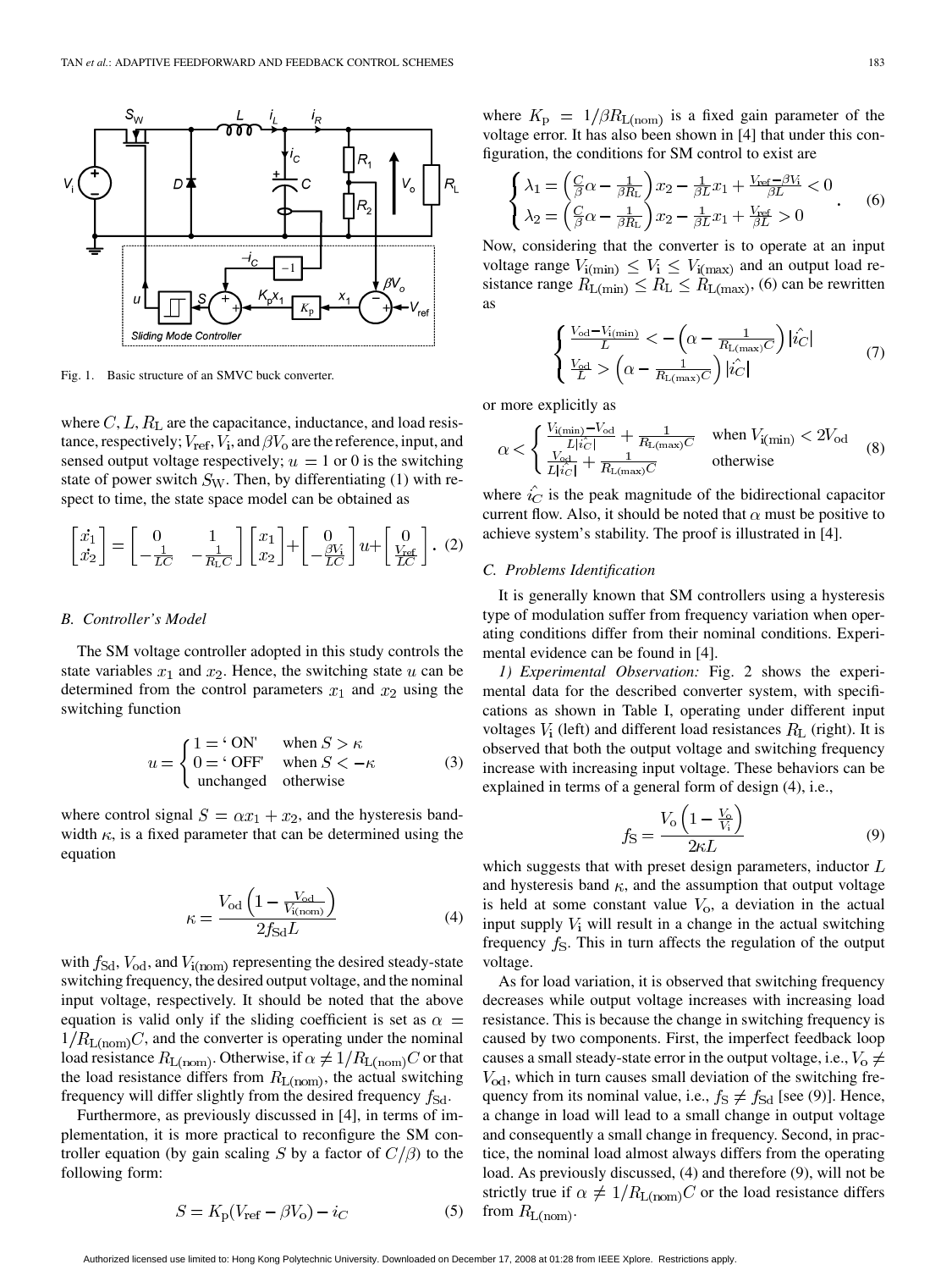240 12.04  $12.2$  $220$  $\overline{\bullet}$ Switching Frequency Output Voltage - Switching Frequency  $\overline{\mathbf{H}}$  Output Voltage  $22C$ 12.02 Average Switching Frequency  $f_s$  (kHz) Average Switching Frequency f<sub>s</sub> (kHz)  $215$  $12.1$ 200 12.00 180 11.98 210 12.0 Output Voltage V<sub>o</sub> (V) Output Voltage V<sub>o</sub>(V) 160 11.96 205 11.9 140 11.94 120 11.92 200  $11.8$ 100 11.90 195  $11.7$ 80 11.88 60 11.86 190 11.6  $40$ 11.84  $11.5$  $20$ 11.82 185 13 14 15 16 17 18 19 20 21 22 23 24 25 26 27 28 29 30  $10$  $11$  $12$ 3 5 6 8 9 Input Voltage  $V_i(V)$ Load Resistance  $R_{L}$  (Ohm)  $(a)$  $(b)$ 

Fig. 2. Experimentally measured values of average switching frequency  $\overline{f_S}$  and average output voltage  $\overline{V_0}$  for (a) different input voltage  $V_i$  and (b) different load resistance  $R_{\rm L}$ .

| Description                 | Parameter           | Nominal Value        |
|-----------------------------|---------------------|----------------------|
| Input voltage               | $V_{i(\text{nom})}$ | 24 V                 |
| Capacitance                 | C                   | 100 $\mu$ F          |
| Capacitor ESR               | $r_C$               | $25 \text{ m}\Omega$ |
| Inductance                  | L                   | 110.23 $\mu$ H       |
| Inductor resistance         | $r_L$               | 144 m $\Omega$       |
| Desired switching frequency | $f_{\rm Sd}$        | $200$ kHz            |
| Load resistance             | $R_{\rm L}$         | $6\Omega$            |
| Desired output voltage      | $V_{\alpha d}$      | 12 V                 |

TABLE I SPECIFICATIONS OF BUCK CONVERTER



Fig. 3. Switching mechanism of the HM based SMVC buck converter.

*2) Analytical Explanation:* The controller operates according to (3) and (5), which may be graphically represented as shown in Fig. 3.

Here, the controller generates a turn-on signal  $u = 1$  if  $S > \kappa$ , and a turn-off signal  $u = 0$  if  $S < -\kappa$ . The parameter S is a continuous signal computed using (5). By substituting  $i_C =$  $i_L - i_R$ , where  $i_L$  and  $i_R$  are, respectively, the inductor and load currents,  $S$  can be expressed as

$$
S = K_{\rm p}(V_{\rm ref} - \beta V_{\rm o}) + \frac{V_{\rm o}}{R_{\rm L}} - \int \frac{uV_{\rm i} - V_{\rm o}}{L} dt.
$$
 (10)

Close examination of this equation and the switching mechanism reveals that in the steady state, the terms  $K_{\rm p}(V_{\rm ref} - \beta V_{\rm o})$ and  $V_{\rm o}/R_{\rm L}$ , which contain only dc information, will cancel out

the dc component of the term  $\int ((uV_i - V_o)/L) dt$ , leaving its ac component. This means that during steady-state operation, it is effectively the ac component of the term  $\int ((uV_i - V_o)/L) dt$  that controls the behavior of the trajectory of  $S$ . Thus, only a change in  $V_0$  or  $V_i$  can affect the steady-state switching frequency.

Now, assume that  $V_0$  is constant. With  $u = 1$  (i.e., switch is turned on), if  $V_i$  is high, the gradient  $dS_{on}/dt$  will be high, and the turn-on period of the switch will be short. Conversely, if  $V_i$  is low,  $dS_{on}/dt$  will be low, and the turn-on period will be long. However, with  $u = 0$ , the term  $V_i$  is nulled from the expression  $\int ((uV_i - V_o)/L)dt$ . Therefore, gradient  $dS_{\text{off}}/dt$ , i.e., the turn-off period is not affected by  $V_i$ . Hence, it can be concluded that with increasing  $V_i$ , turn-on period will be shorter, and considering that there is no change in the turn-off period, the switching frequency will be higher. Conversely, the switching frequency will be lower for smaller  $V_i$ . Also, since the switching frequency does influence the magnitude of the steady-state output voltage error caused by the imperfect feedback loop, the output voltage is affected by line variation.

However, unlike  $V_i$  which has a direct control over the gradient of the trajectory of  $S$ , load  $R<sub>L</sub>$  has an indirect and small influence over it. Although  $R<sub>L</sub>$  appears in (10), it is important to recall that in steady state, the effective ac term in the expression  $\int ((uV_i - V_o)/L)dt$  does not include  $R_L$ . Hence, variation of  $R_{\text{L}}$  does not directly affect the trajectory of S. Instead, it is the steady-state error in the output voltage caused by the imperfect feedback loop, which depends on  $R<sub>L</sub>$ , that leads to the change in the gradient. It should be noted that in this case, both the turn-on and turn-off periods are influenced by  $R_L$ . However, since the output voltage is well regulated, the change in its steady-state error will be small. This explains why load changes has only a small effect on the switching frequency. Specifically, as  $R_{\rm L}$ increases,  $V_0$  will increase, the gradient of trajectory of  $S$  will decrease, and the frequency will decrease [see (4)].

## *D. Possible Solutions*

As mentioned earlier, there are three possible approaches to alleviating the problem of frequency variation caused by line and load variations. The simplest approach is to fix the switching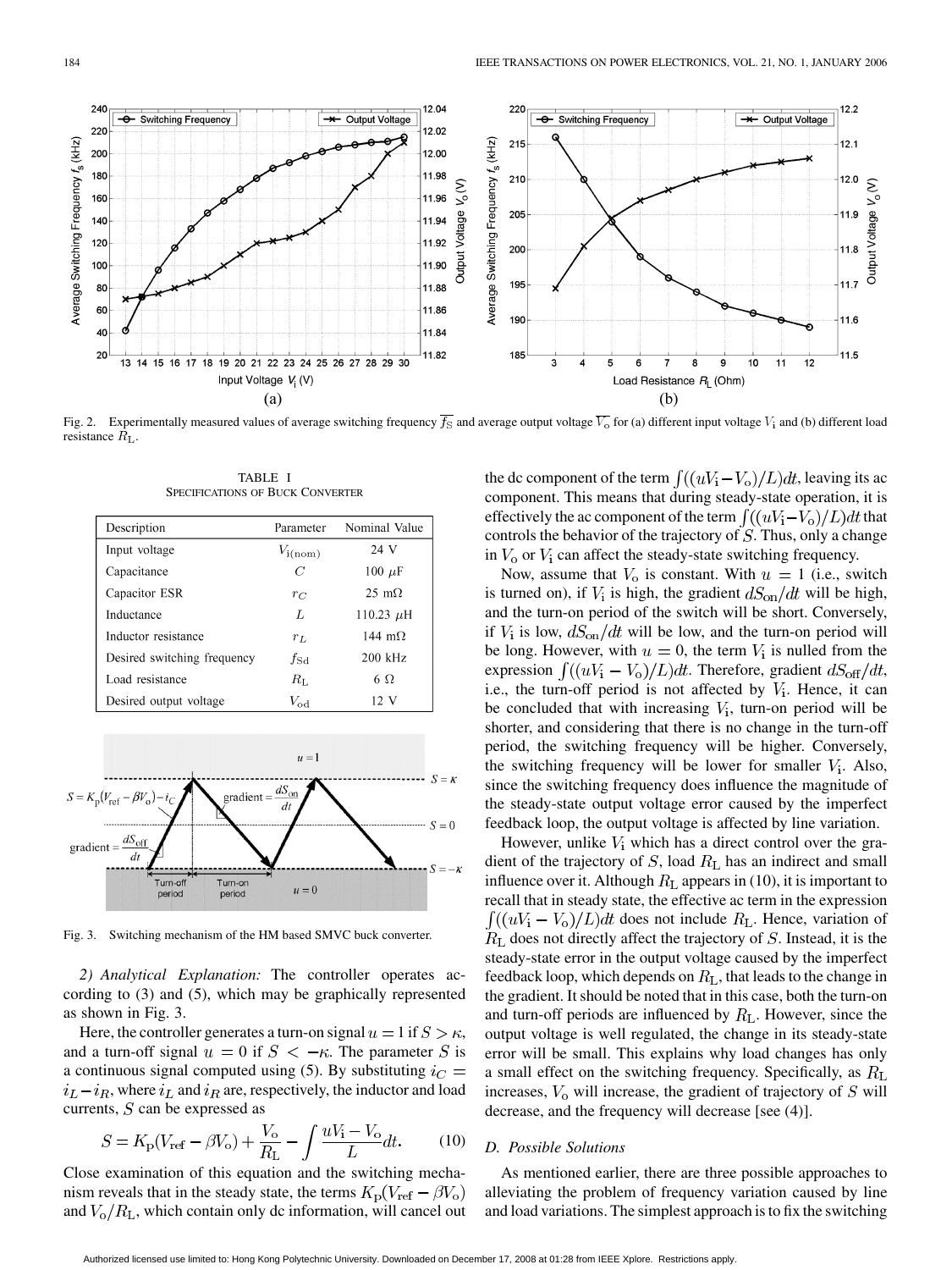

Fig. 4. Basic structure of an adaptive feedforward SMVC buck converter.

frequency by incorporating a constant ramp or timing function directly into the controller [\[3](#page-9-0)], [\[5](#page-9-0)], [[7\]](#page-9-0), [[8\]](#page-9-0), for example, by superimposing a constant ramp signal into switching function [\[3](#page-9-0)]; or by including a constant switching frequency circuit in the switching function [\[5](#page-9-0)]. Despite their simplicity, realization methods in this approach suffers from deteriorated transient response. The second approach is by replacing the HM with PWM [\[7](#page-9-0)], [\[8](#page-9-0)]. However, this approach is not always implementable for some SM controller types.

Hence, it may be better to consider an alternative approach to solving this problem. Our proposed approach is to incorporate some form of adaptive control into the HM based SM controller. Although the idea has been previously mentioned in [\[4](#page-9-0)], [\[10](#page-10-0)], it has not been seriously investigated. The remaining sections of this paper will describe the adaptive control strategies, their means of implementation, and the major results and conclusions.

## III. ADAPTIVE FEEDFORWARD CONTROL SCHEME

# *A. Theory*

To keep the switching frequency fixed against line variation, we introduce an adaptive feedforward control scheme that varies the hysteresis band in the hysteresis modulator of the SM controller in the event of any change of the line input voltage. Fig. 4 shows the basic structure of the adaptive feedforward SMVC buck converter.

The operation of the adaptive feedforward variable hysteresis band is illustrated in Fig. 5, which shows the trajectory of  $S$ for one switching cycle of the steady-state operation. Here, the terms  $S_{\text{off}(min)}$  and  $S_{\text{on}(min)}$  represent the trajectory of  $S$  when the input voltage is minimum, for, respectively, the turn-off period  $T_{\text{off}(min)}$  and turn-on period  $T_{\text{on}(min)}$ . Similarly,  $S_{\text{off(max)}}$  and  $S_{\text{on(max)}}$  represent the trajectory of S when the input voltage is maximum, for, respectively, the turn-off period  $T_{\text{off(max)}}$  and turn-on period  $T_{\text{on(max)}}$ . Also,  $\kappa_{\text{min}}$  and  $\kappa_{\text{max}}$ represent the required hysteresis bandwidth for maintaining the same switching frequency at minimum and maximum input voltage. Recall that when  $u = 0$ ,  $V_i$  does not affect the gradient of trajectory S. Hence, the gradient of trajectory  $S_{\text{off}(min)}$  and that of trajectory  $S_{\text{off(max)}}$  are equivalent. But when  $u = 1$ , the gradient of trajectory  $S_{\text{off}(min)}$  will be smaller than that



Fig. 5. Operating mechanism of the adaptive feedforward variable hysteresis band.

of trajectory  $S_{\text{off(max)}}$ . Therefore, it is possible to obtain a hysteresis bandwidth  $\kappa_{\text{max}}$  that produces a switching time period  $T_{\text{max}} = T_{\text{off(max)}} + T_{\text{on(max)}}$  when the input voltage is maximum, and is equivalent to the switching time period  $T_{\text{min}} = T_{\text{off}(m\text{in})} + T_{\text{on}(m\text{in})}$  that employs the hysteresis bandwidth  $\kappa_{\min}$  when the input voltage is minimum. Finally, the input voltage is sensed and the hysteresis bandwidth is adjusted accordingly to maintain a certain desired switching frequency.

The real-time computation of the hysteresis bandwidth for different input voltages can be performed using a general form of (4), where the input voltage term is now  $V_i$ , instead of  $V_{i(nom)}$ , i.e.,

$$
\kappa = \frac{V_{\text{od}} \left(1 - \frac{V_{\text{od}}}{V_{\text{i}}}\right)}{2f_{\text{Sd}}L}.
$$
\n(11)

Simulation<sup>1</sup> has been performed to verify the idea. Fig.  $6$ shows the simulated data for the SMVC buck converter, with and without incorporating the adaptive feedforward control scheme. It can be seen that the adoption of the adaptive feedforward control scheme reduces the variation of  $f<sub>S</sub>$  for the input voltage range 18 V  $\leq V_i \leq 30$  V from  $\pm 35\%$  to within  $\pm 5\%$ of  $f_{\rm sd}$  (200 kHz).

## *B. Implementation Method*

Several methods of varying the hysteresis band of the hysteresis modulator are possible. In the case of employing the Schmitt trigger as the hysteresis modulator, the hysteresis band can be adjusted by changing the resistor gain ratio  $R_{ST2}/R_{ST1}$ , or by adjusting the power supply  $V_{\text{CC}}^{+}/V_{\text{CC}}^{-}$ . In this work, the latter option is chosen.

Fig. 7 shows the schematic of the noninverting Schmitt Trigger used in our implementation. The hysteresis bandwidth of this circuit is

$$
2\kappa = \frac{R_{\rm ST1}}{R_{\rm ST2}} \left( V_{\rm CC}^+ - V_{\rm CC}^- \right). \tag{12}
$$

<sup>1</sup>The simulation is performed using Matlab/Simulink. The step size taken for all simulations is 10 ns.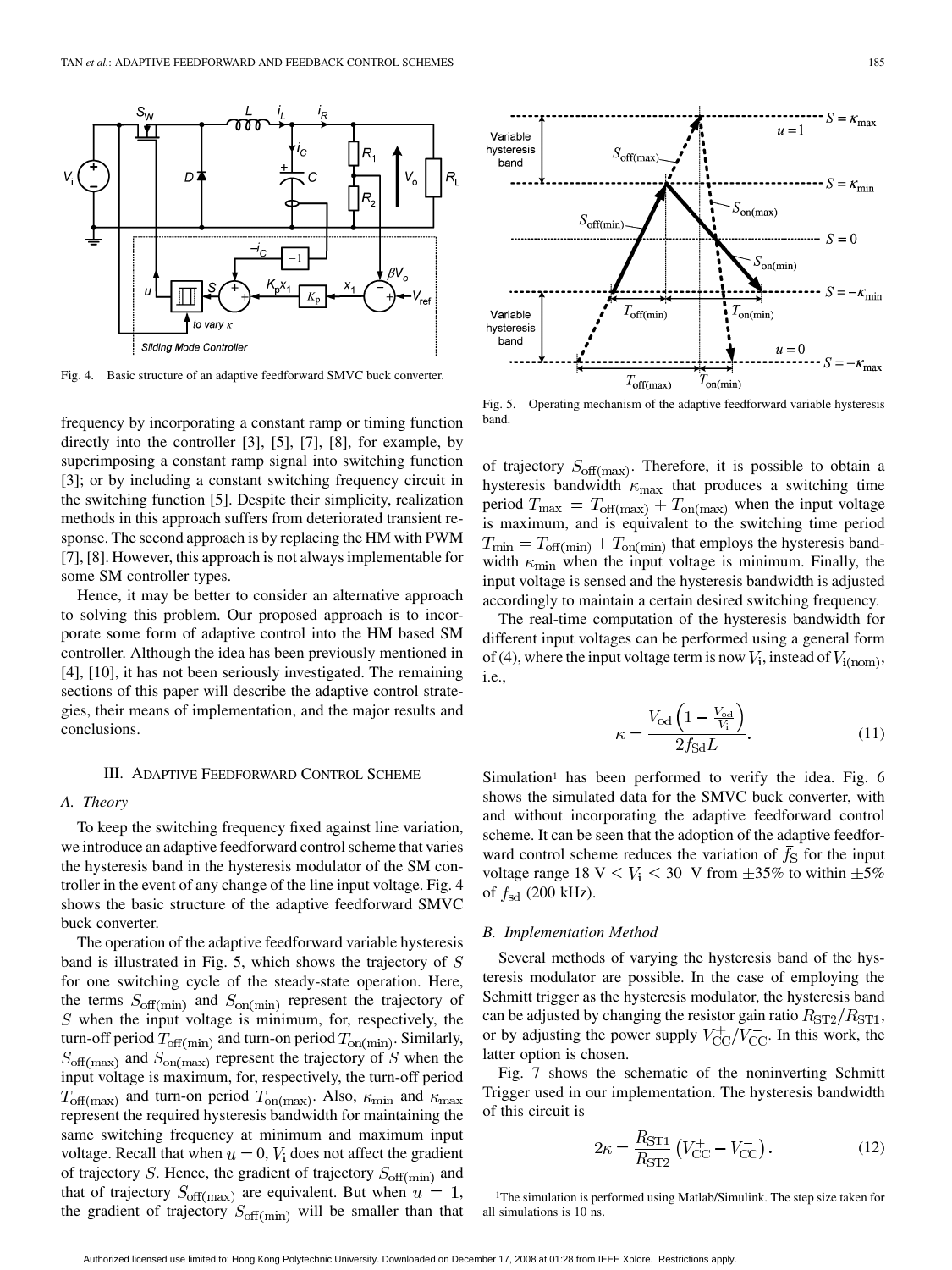

Fig. 6. Simulated data of average switching frequency  $\bar{f}_S$  of the SMVC buck converter, with and without the incorporation of the adaptive feedforward control scheme, operating under line variation with input voltages 18 V  $\leq$  V<sub>i</sub>  $\leq$ 30 V and at  $R_{\rm L} = 6 \Omega$ .



Fig. 7. Schematic of a standard noninverting Schmitt trigger circuit.

Equating with (11) gives

$$
V_{\rm CC}^{+} - V_{\rm CC}^{-} = \frac{R_{\rm ST2}}{R_{\rm ST1}} \frac{V_{\rm od}}{f_{\rm Sd}L} \left[ 1 - \frac{V_{\rm od}}{V_{\rm i}} \right].
$$
 (13)

Also,  $V_{\text{CC}}^{+}$  and  $V_{\text{CC}}^{-}$  should be

$$
V_{\rm CC}^{+} = \frac{1}{2} G_S \left[ 1 - \frac{V_{\rm od}}{V_i} \right]
$$
  

$$
V_{\rm CC}^{-} = -\frac{1}{2} G_S \left[ 1 - \frac{V_{\rm od}}{V_i} \right]
$$
 (14)

where  $G_S = (R_{ST2}/R_{ST1})(V_{od}/f_{Sd}L)$ . In practice, this variable power supply,  $V_{\text{CC}}^{+}/V_{\text{CC}}^{-}$ , can be obtained through simple analog computation (see Fig. 8).

# IV. ADAPTIVE FEEDBACK CONTROL SCHEME

## *A. Theory*

The problem of variable switching frequency as load varies is caused by the difference between the operating load resistance and the nominal load resistance used in the controller design, i.e.,  $R_L \neq R_{L(nom)}$ . When this occurs, (4), which assumes that the sliding coefficient is chosen as  $\alpha = 1/R_{\text{L(nom)}}C$  and that the converter is operating with the nominal load resistance  $R_{\text{L(nom)}}$ , becomes invalid [\[4](#page-9-0)]. This results in the deviation of



Fig. 8. Basic structure of an adaptive feedback SMVC buck converter.



Fig. 9. Simulated data of average switching frequency  $\bar{f}_S$  of the SMVC buck converter, with and without the incorporation of the adaptive feedback control scheme, operating under load variation with load resistances 3  $\Omega \le R_{\rm L} \le 12 \Omega$ and at  $V_i = 24$  V.

the switching frequency from the nominal value. Thus, a logical solution is to ensure that (4) is valid for all operating conditions. This can be accomplished by making the sliding coefficient adaptive. Instead of simply fixing it at  $\alpha = 1/R_{\text{L(nom)}}C$ , the sliding coefficient is designed to be load dependent:  $\alpha =$  $1/R_{\rm L}C$ , i.e., a change in the operating load resistance  $R_{\rm L}$  will immediately change  $\alpha$ . Such a system has been proposed in [[12\]](#page-10-0) to improve system's performances. Here, it is suggested as a means to also maintain the validity of (9) so that  $f<sub>S</sub>$  becomes independent of  $R_L$ . Hence, the effect of frequency variation caused by the mismatch between the nominal and the operating load is alleviated. Note that although the convergency rate of the system is affected by the adaptive feedback control, its stability is preserved since  $\alpha > 0$ .

Fig. 9 shows the simulated data for the SMVC buck converter, with and without the incorporation of the adaptive feedback control scheme. It can be seen that the adoption of the adaptive feedback control scheme reduces the variation of  $f<sub>S</sub>$  for the load resistance range 3  $\Omega \le R_{\text{L}} \le 12 \Omega$  from  $\pm 3.1$  to within  $\pm 1.6\%$ of  $f_{\rm sd}$  (200 kHz).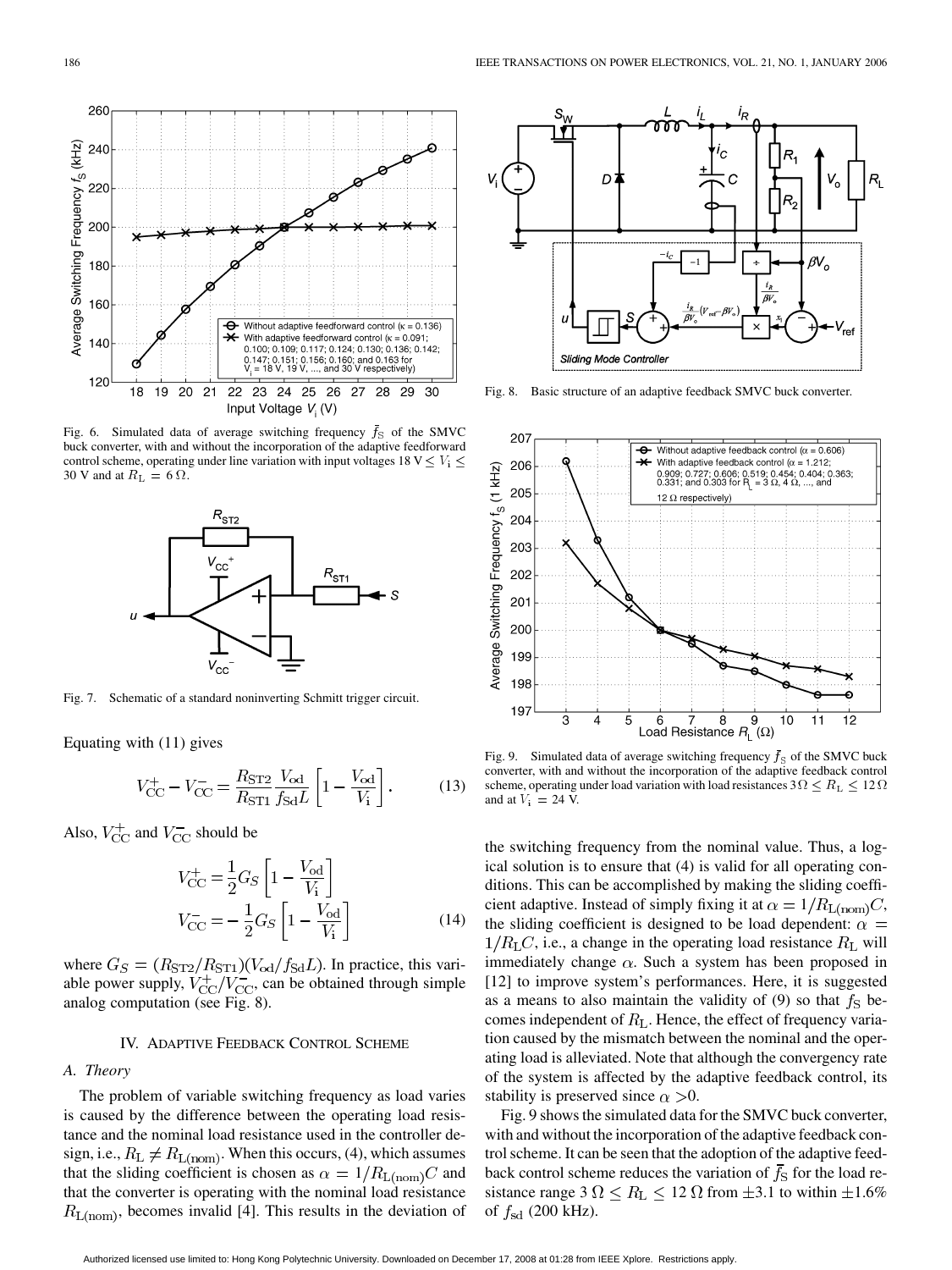

Fig. 10. Full schematic diagram of the adaptive SMVC buck converter prototype.

# *B. Implementation Method*

By making the sliding coefficient adaptive, i.e.,  $\alpha = 1 / R_{\rm L} C$ , SM control equation (10) becomes

$$
S = \frac{1}{\beta R_{\rm L}} (V_{\rm ref} - \beta V_{\rm o}) - i_C. \tag{15}
$$

Clearly, the computation of the control signal  $S$  requires the measurement of all involving variables in the equation. However, since it is not possible to measure resistance directly, the relationship

$$
R_{\rm L} = \frac{V_{\rm o}}{i_{\rm R}}\tag{16}
$$

is exploited to obtain the instantaneous loading resistance. Hence, the adaptive feedback control scheme is practically implemented using

$$
S = \frac{i_R}{\beta V_0} (V_{\text{ref}} - \beta V_0) - i_C \quad \text{where } V_0 \neq 0. \tag{17}
$$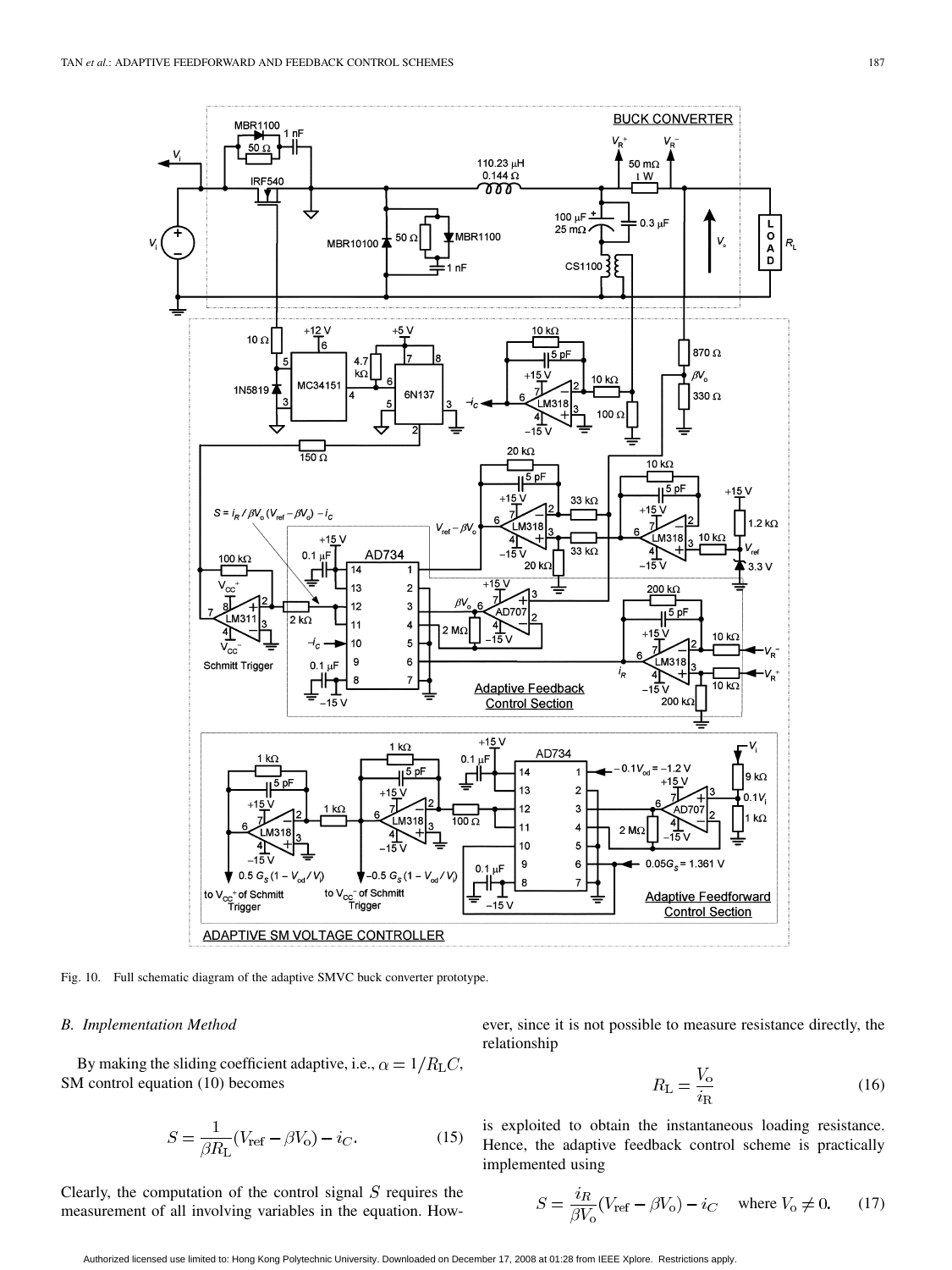Input<br>Voltage V<br>(10 V/DIV) Input<br>Voltage V<br>(10 V/DIV)  $T = 7.02 \mu s$  $T = 5.56 \mu s$ Voltage<br>Across Diode<br>(10 V/DIV)<br>**D** Voltage<br>cross Diode<br>(10 V/DIV) Output<br>Voltage Ripple<br>(20 mV/DIV) Output<br>tage Ripple<br>0 mV/DIV) **Jago** NGR  $10.0V$  $0.00V$  $2.00\mu s$  $Ch2$ Ch<sub>2</sub> Ch1 <u>| 10.0 V %</u><br>Ch3 <u>20.0mV∿%</u> Ch3 20.0mV \ %  $(a)$  $(b)$ Input<br>Voltage V<br>(10 V/DIV) Notage )<br>Nagaboy  $T = 4.85$  is  $T = 4.48$  in Output<br>Voltage Ripple<br>(20 mV/DIV) Voltage Rippl<br>(20 mV/DIV)  $20.0<sup>m</sup>V\sqrt{h}$  $Ch3$  20.0mV \ \  $cn3$  $\left( c\right)$  $(d)$ 

Fig. 11. Experimental waveforms of input voltage  $V_i$ , voltage across freewheeling diode D, and output voltage ripple  $V_o$  of the SMVC converter that is operating at input voltage (a)  $V_i = 18$  V (without adaptive feedforward control), (b)  $V_i = 18$  V (with adaptive feedforward control), (c)  $V_i = 30$  V (without adaptive feedforward control), and (d)  $V_1 = 30$  V (with adaptive feedforward control), under nominal load resistance  $R_L = 6 \Omega$ .

With this arrangement, the monitoring of instantaneous  $i_R$  and  $V_0$  allows information of the instantaneous  $R_L$  to be known. By absorbing this information into the control scheme, an adaptive feedback SM voltage controller, which basically varies  $\alpha$  according to  $R_L$ , is obtained. Note also that  $V_o \neq 0$ , which otherwise causes a division by zero problem. In case of an analog implementation of this equation, a divider that saturates the computation signal at zero division may be used.

#### V. EXPERIMENTAL RESULTS AND DISCUSSIONS

To verify the proposed adaptive feedforward and adaptive feedback control strategies, an experimental prototype has been constructed with specifications as shown in Table I. Fig. 10 shows the full schematic diagram of the proposed converter and controller. Separate tests are performed to evaluate the performance of the adaptive controllers with respect to line regulation and load regulation.

## *A. Line Variation*

Fig. 11(a)–(d) shows the experimental waveforms of the converter system at minimum and maximum input voltages, for the SM controller with and without using the adaptive feedforward control scheme. It can be easily observed that for both the cases  $V_1 = 18$  V and  $V_1 = 30$  V, with the same input voltage, the



Fig. 12. Experimentally measured average switching frequency  $\bar{f}_S$  of the SMVC buck converter, with and without the incorporation of the adaptive feedforward control scheme, operating under line variation with input voltages 18 V  $\leq V_i \leq 30$  V and at  $R_{\rm L} = 6 \Omega$ .

system with the adaptive feedforward control has switching period much closer to the desired switching period  $T = 5 \mu s$ . A plot of the measured average switching frequency versus different input voltages is shown in Fig. 12. The experimental data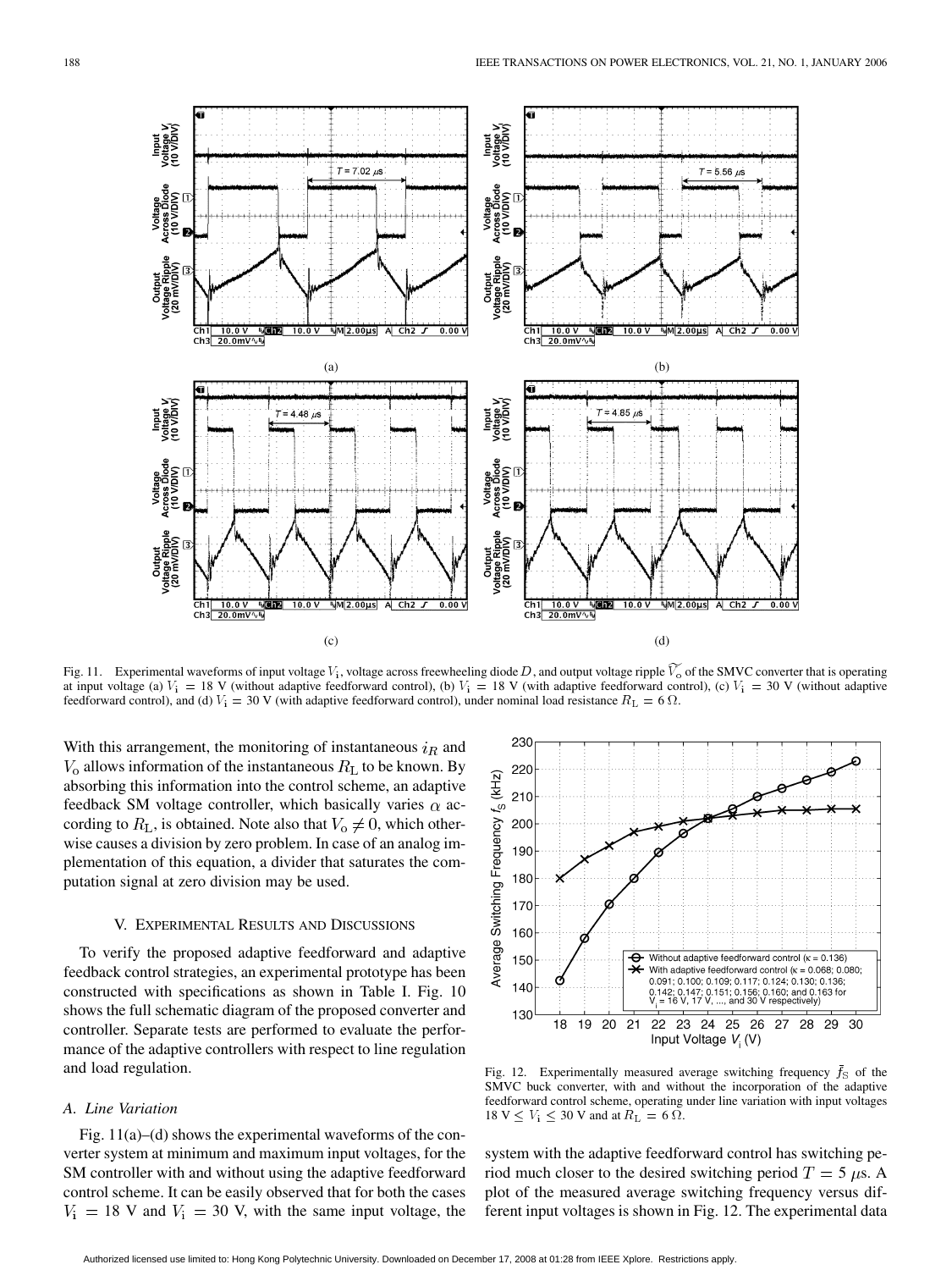

Fig. 13. Experimental waveforms of input voltage  $V_i$  and enlarged view of output voltage  $V_o$  of the SMVC buck converter (a) without adaptive feedforward control and (b) with adaptive feedforward control, operating at step input voltage change from  $\bar{V}_1 = 18$  V to  $V_1 = 30$  V, and at  $\bar{R}_L = 6 \Omega$ .

confirms more conclusively the capability of the adaptive feedforward control scheme in reducing the variation of  $\bar{f}_S$ . For the input voltage range 18 V  $\leq$   $V_i \leq 30$  V, the frequency variation is reduced from  $\pm 28.8\%$  to within  $\pm 10.0\%$  of  $f_{\rm sd}$ . The improvement is less than the one obtained from simulation as shown in Fig. 6, which reduces the variation for the same input voltage range from  $\pm 35\%$  to within  $\pm 5\%$  of  $f_{\rm sd}$ . The deterioration is caused by practical components' variations and delay times. These factors are not modeled in the simulation program.

Fig. 13(a) and (b) shows the experimental waveforms of the converter system to which a step change of input voltage from minimum to maximum is applied. For the converter without the adaptive feedforward control, the enlarged view of the output voltage indicates that there is an upward dc shift when the input voltage steps up to a higher value. As explained earlier, this is due to the change in switching frequency, which increases or decreases the magnitude of the steady-state output voltage error caused by the imperfect feedback loop. Hence, for the converter with the adaptive feedforward control where the switching frequency variation is much reduced, there is less dc shift in the output voltage associated with the step change. This situation is experimentally captured and illustrated in Fig. 14. For the input voltage range 18 V  $\leq$   $V_i \leq 30$  V, the line regulation is improved from 1.59% of  $V_{o(V_i=24 \ V)}$  to 0.17% of  $V_{o(V_i=24 \ V)}$  through the adaptive feedforward control scheme.

Fig. 15(a) and (b) show the output voltage ripple waveforms of the converter operating at nominal load when  $V_i$  is sinusoidally varied from 20.9 V to 27.1 V at a frequency of 100 Hz. The aim is to test the robustness of the converter against a slowly varying input voltage. Without the adaptive feedforward control, the maximum peak-to-peak output voltage is around 80 mV, i.e., the input voltage ripple rejection is  $-37.81$  dB at 100 Hz. With the adaptive feedforward control, the maximum peak-to-peak output voltage is around 200 mV, i.e., the input voltage ripple rejection is 29.85 dB at 100 Hz. The slight deterioration in the audio susceptibility performance illustrates the main tradeoff in using the adaptive feedforward control scheme. Yet, in both



Fig. 14. Experimentally measured output voltage  $V_0$  of the SMVC buck converter, with and without the incorporation of the adaptive feedforward control scheme, operating under line variation with input voltages 18 V  $\leq V_i \leq 30$  V and at  $R_L = 6 \Omega$ .

cases, the converter still has an adequate audio susceptibility performance.

It is worth noting that the output voltage varies twice as fast as the line variation. Without the adaptive feedforward control, the output voltage varies at the same frequency as the input voltage, i.e., 100 Hz. However, with the adaptive feedforward control, the output voltage varies at twice the frequency of the input voltage, i.e., 200 Hz. This can be explained by inspecting (9):  $f_{\rm S} = V_0 (1 - (V_0/V_i))/2\kappa L$ . Without adaptive control, since  $\kappa$  is kept constant and  $f_S$  is varying with the change of input voltage  $V_i$ , both  $f_S$  and  $V_o$  vary at the same frequency as  $V_i$ . With the adaptive control,  $\kappa$  varies sinusoidally at 100 Hz. Since the adaptive control cannot fully eliminate the frequency variation due to line variation,  $f<sub>S</sub>$  will also vary sinusoidally at 100 Hz. Hence,  $V_0$  will vary according to the product of  $\kappa$  and  $f_S$ , i.e.,  $\sin^2 2\pi 100t \Rightarrow \cos 2\pi 200t.$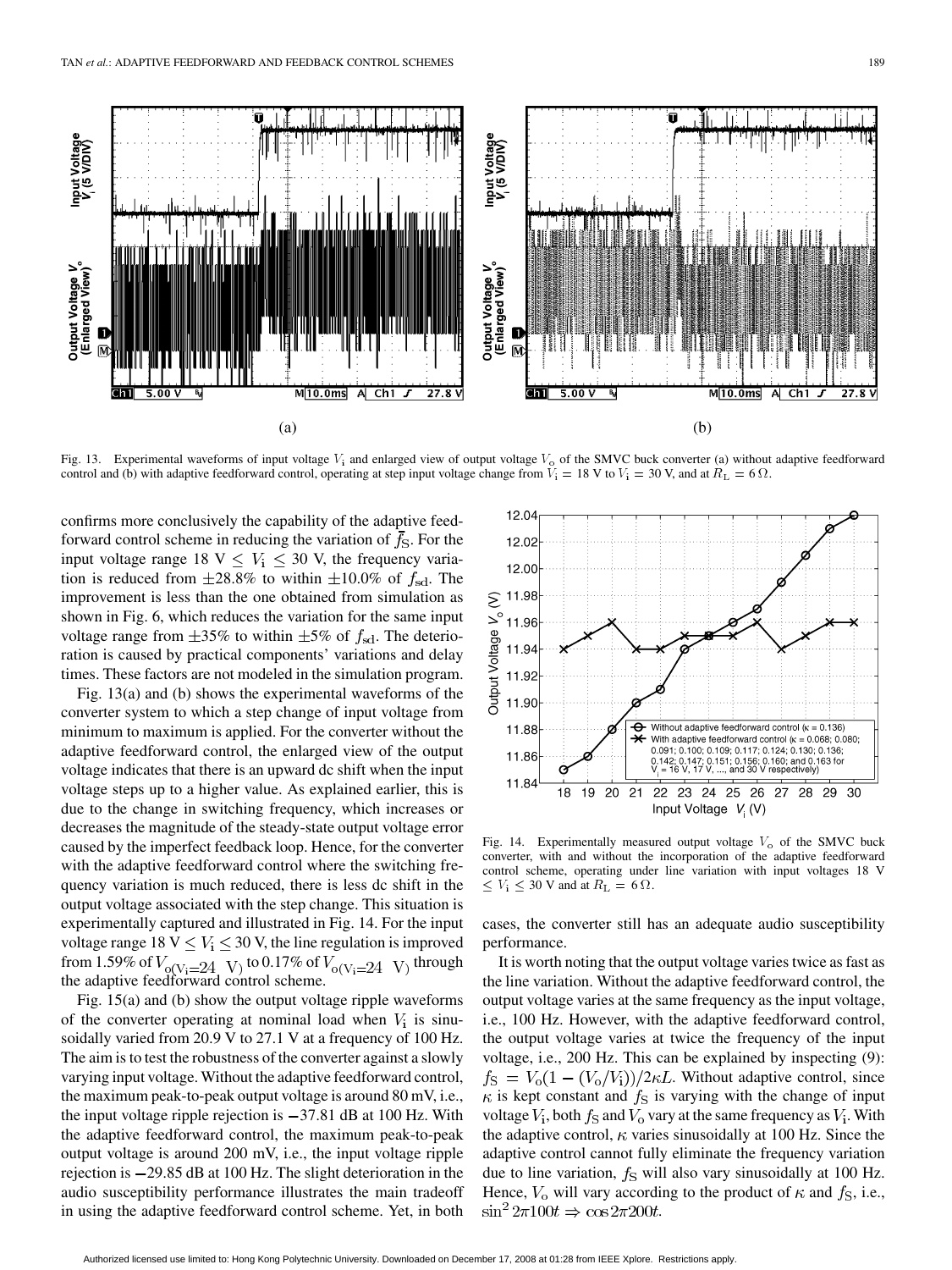

Fig. 15. Experimental waveforms of input voltage  $V_1$ , positive input voltage to the Schmitt trigger  $V_{\text{CC}}^+$ , and output voltage ripple  $\widetilde{V}_0$  of the SMVC buck converter (a) without adaptive feedforward control and (b) with adaptive feedforward control, operating at sinusoidally varying input voltage from  $V_i = 20.9$  V to  $V_i =$ 27.1 V, and at  $R_{\rm L} = 6 \Omega$ .



Fig. 16. Experimentally measured average switching frequency  $\bar{f}_S$  of the SMVC buck converter, with and without the incorporation of the adaptive feedback control scheme, operating under load variation with load resistances  $3 \Omega \le R_{\rm L} \le 12 \Omega$  and at  $V_{\rm i} = 24 \text{ V}$ .

#### *B. Load Variation*

Figs. 16 and 17 show the experimental data of the converter system at different load resistances for the SM controller with and without the adaptive feedback control scheme. From Fig. 16, it can be seen that with the adaptive feedback control, the variation of switching frequency with respect to load resistance improves from an average of  $d\overline{f_{\rm S}}/dR_{\rm L} = -3.0~{\rm kHz}/\Omega$  (without adaptive feedback control) to an average of  $d\overline{f_S}/dR_L = -2.1$  kHz/ $\Omega$  (with adaptive feedback control). Thus, for the load resistance range  $3 \Omega \le R_{\rm L} \le 12 \Omega$ , the frequency variation has been reduced from  $\pm 8.5\%$  to within  $\pm 6.0\%$  of  $f_{\rm sd}$ . This verifies the capability of the adaptive feedback control scheme in suppressing the variation of switching frequency caused by load variation. Furthermore, it should be pointed out that the quantitative



Fig. 17. Experimentally measured output voltage  $V_0$  of the SMVC buck converter, with and without the incorporation of the adaptive feedback control scheme, operating under load variation with load resistances 3  $\Omega \le R_{\rm L} \le 12 \Omega$ and at  $V_i = 24$  V.

difference between the results obtained from the experiment and the simulation in Fig. 9 is due to practical components' variations and delay times that are not modeled in the simulation program.

The reduction in the switching frequency variation with the adaptive feedback control is predictably the outcome of better performance in the load regulation. This has been explained earlier and can be observed from Fig. 17. Without the adaptive feedback control, there is a 0.37-V deviation (i.e., 3.1% of  $V_{\text{o}(\text{nominal load})}$  in  $V_{\text{o}}$  for the entire load range, i.e., load regulation  $dV_{\rm o}/dR_{\rm L}$  averages at 0.040 V/ $\Omega$ . With the adaptive feedback control, there is a  $-0.23$  V deviation (i.e.,  $-1.9\%$ ) of  $V_{\text{o}(\text{nominal load})}$  in  $V_{\text{o}}$  for the entire load range, i.e., load regulation  $dV_0/dR_L$  averages at  $-0.026$  V/ $\Omega$ . Noticeably, the incorporation of the adaptive feedback control scheme has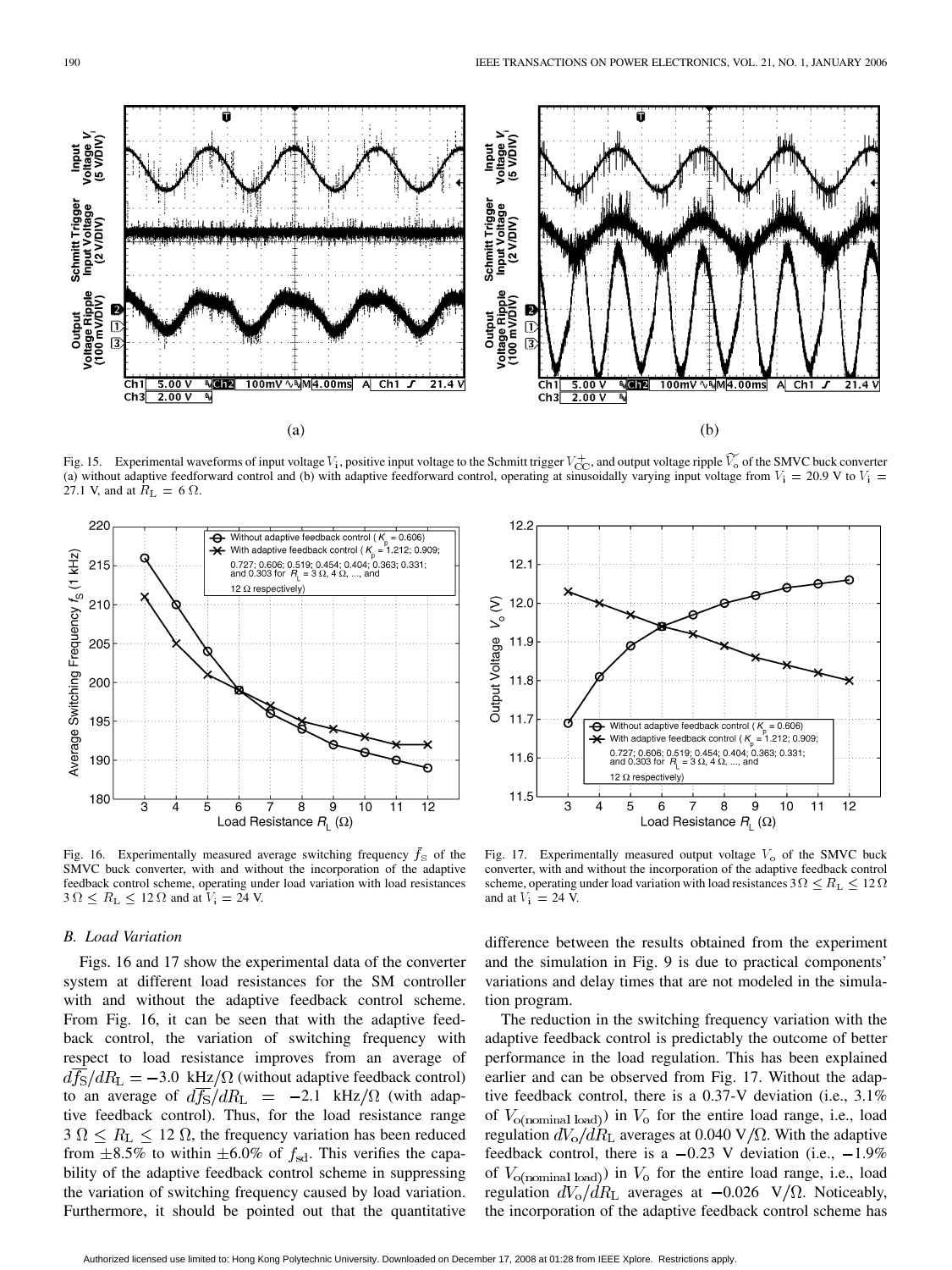<span id="page-9-0"></span>

Fig. 18. Experimental waveforms of output voltage ripple  $\widetilde{V}_0$  and inductor current  $i<sub>L</sub>$  of the SMVC buck converter (a) without adaptive feedback control and (b) with adaptive feedback control, operating at  $V_i = 24$  V and step load changes that alternates between  $R_L = 12 \Omega$  and  $R_L = 3 \Omega$ .

changed the way in which the output voltage is regulated. This is evident from the fact that the output voltage without the adaptive feedback control increases with increasing resistance whereas output voltage with the adaptive feedback control decreases with increasing resistance. Note that we are varying  $\alpha$ as the load changes. Since  $\alpha$  is effectively the dc gain parameter in the controller, it is actually controlling the steady-state output voltage. Thus, when the load resistance increases, the output voltage of the converter (without adaptive feedback control) should supposedly increase, and its switching frequency should drop below the nominal value. However, when  $\alpha$  is adaptive (with the adaptive feedback control) and could react to the increment in the load resistance, it actually decreases, causing the output voltage to decrease. The switching frequency thus increases accordingly.

Fig. 18(a) and (b) show the output waveforms of the operation with load resistance that alternates between  $R_{\rm L} = 12 \Omega$  and  $R_{\rm L}$  = 3  $\Omega$ . The comparison shows that the incorporation of the adaptive feedback control scheme will have little effect on the transient performance. Specifically, the overshoot voltage ripple is increased from 120 mV (without adaptive feedback) to 180 mV (with adaptive feedback), and the settling time from 60 to 70 ms.

*Remarks:* In our case studies, the ability of the adaptive feedback control scheme to reduce the switching frequency variation is seemingly insignificant as compared to the adaptive feedforward control scheme. However, recalling that the switching frequency variations are much larger for larger load variations, the ability of the adaptive feedback control scheme to suppress variations in such circumstance, will be better appreciated. Moreover, the inclusion of the adaptive feedback control scheme also constitutes a significant improvement in the load regulation of the converter, which is also an important aspect of its application. Yet, considering that the employment of the scheme requires additional circuitries and a current sensor, which adds more complexity to the SM controller, the decision for its adoption in converter control is therefore application specific.

## VI. CONCLUSION

We have investigated to some depth the problem of switching frequency variation in the SM controlled dc/dc converter. Our discussion has focused on the circuit operation. We have also proposed practical solutions to the problem of switching frequency variation and discussed in detail the implementation methods. The effectiveness of our proposed solutions have been verified by experiments. In conclusion, we have found that simple adaptive schemes can be applied to SM controllers for eliminating frequency variation and hence provide more practical means of implementing SM controller for dc/dc converters.

## ACKNOWLEDGMENT

The authors would like to thank Y. L. Cheng for help in developing the experimental prototype.

#### **REFERENCES**

- [1] V. Utkin, J. Guldner, and J. X. Shi, *Sliding Mode Control in Electromechanical Systems*. London, U.K.: Taylor and Francis, 1999.
- [2] R. Venkataramanan, A. Sabanoivc, and S. Cuk, "Sliding mode control of DC-to-DC converters," in *Proc. IEEE Conf. Industrial Electronics, Control Instrumentations (IECON)*, 1985, pp. 251–258.
- [3] P. Mattavelli, L. Rossetto, G. Spiazzi, and P. Tenti, "General-purpose sliding-mode controller for dc/dc converter applications," in *Proc. IEEE PESC*, Jun. 1993, pp. 609–615.
- [4] S. C. Tan, Y. M. Lai, M. K. H. Cheung, and C. K. Tse, "On the practical design of a sliding mode voltage controlled buck converter," *IEEE Trans. Power Electron.*, vol. 20, no. 2, pp. 425–437, Mar. 2005.
- [5] B. J. Cardoso, A. F. Moreira, B. R. Menezes, and P. C. Cortizo, "Analysis of switching frequency reduction methods applied to sliding mode controlled dc/dc converters," in *Proc. IEEE Applied Power Electronics Conf. Expo (APEC)*, Feb. 1992, pp. 403–410.
- [6] L. Iannelli and F. Vasca, "Dithering for sliding mode control of DC/DC converters," in *Proc. IEEE PESC'04*, Jun. 2004, pp. 1616–1620.
- [7] V. M. Nguyen and C. Q. Lee, "Indirect implementations of sliding-mode control law in buck-type converters," in *Proc. IEEE Applied Power Electronics Conf. Expo. (APEC)*, vol. 1, Mar. 1996, pp. 111–115.
- [8] S. C. Tan, Y. M. Lai, C. K. Tse, and M. K. H. Cheung, "A pulse-widthmodulation based sliding mode controller for buck converters," in *Proc. IEEE PESC'04*, Jun. 2004, pp. 3647–3653.